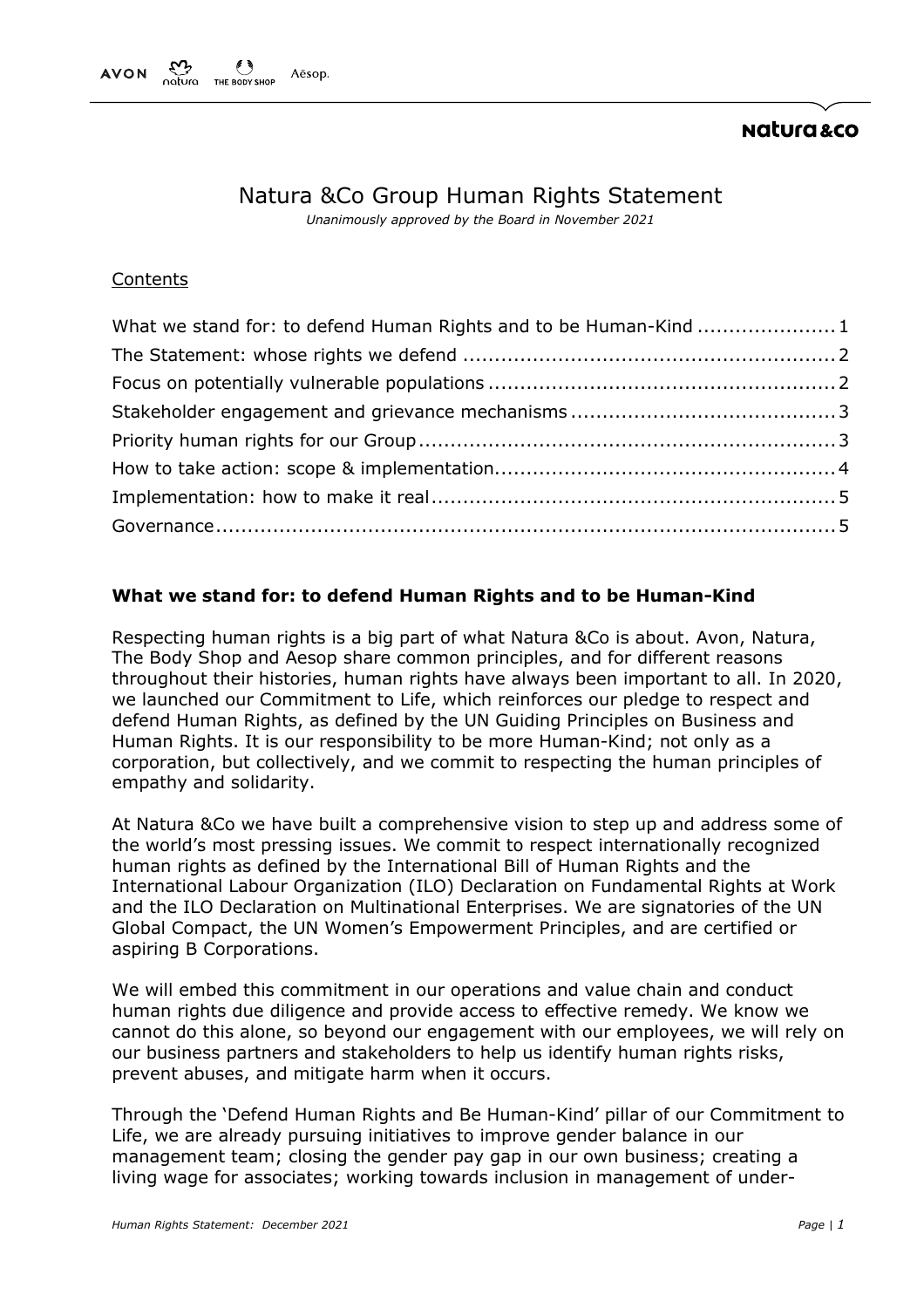# natura &co

represented groups; creating measurable gains for Consultants, Representatives and sourcing communities in earnings, education, health and digital inclusion. We are pursuing full traceability and/or certification for critical raw materials supply chains such as palm oil, paper, mica, ethanol, soy and cotton.

The two other pillars in the Commitment to Life are 'Address the Climate Crisis and Protect the Amazon' and 'Embrace Circularity and Regeneration'. We know that ecosystem's health is definitively intertwined with well-being of people – whether they be customers, employees, or local communities that touch our products. We are committed to respecting the right to a healthy environment and will take action to ensure the balanced protection of human rights and protection of the planet, by reducing the impact of climate change through the protection of forests and biodiversity and investing in regenerative solutions.

Finding ways for business to create positive change is a must: drawing from our existing efforts, we will build even stronger foundations to credibly manage human rights risks. Our approach will be informed by the perspectives of external stakeholders as well as potentially affected rightsholders.

## <span id="page-1-0"></span>**The Statement: whose rights we defend**

This human rights statement applies to us all. To over 35,000 of our employees, to our 8 million Representatives and Consultants from across the four iconic beauty companies which form us: Avon, Natura, The Body Shop and Aesop. It applies to people working in more than 110 countries: to the employees, Consultants/Representatives that sell our products, to our customers, contractors, temporary workers, franchisees, retailers and retail workers, suppliers and supply chain workers, and to the local and traditional communities where ingredients and minerals are sourced.

This means we respect the rights of all people connected to our business, brands, products and services, with whom we promote positive business impact and opportunities.

## <span id="page-1-1"></span>**Focus on potentially vulnerable populations**

Women are an essential driver of our business model, and this inspires us to have a commitment to ensure the rights of women, of gender equality and economic empowerment. Upholding the UN Convention on the Elimination of All Forms of Discrimination against Women is important to us and our employees, Consultants/Representatives, retail workers that sell our products, persons throughout our extended value chain, members of local communities as well as our customers. It relates to women and anyone who identifies as female or transgender, including those who may be particularly vulnerable.

We recognize the equal rights of all, regardless of race, colour, sex, age, disability, language, religion, political or other opinion, national or social origin, caste, wealth,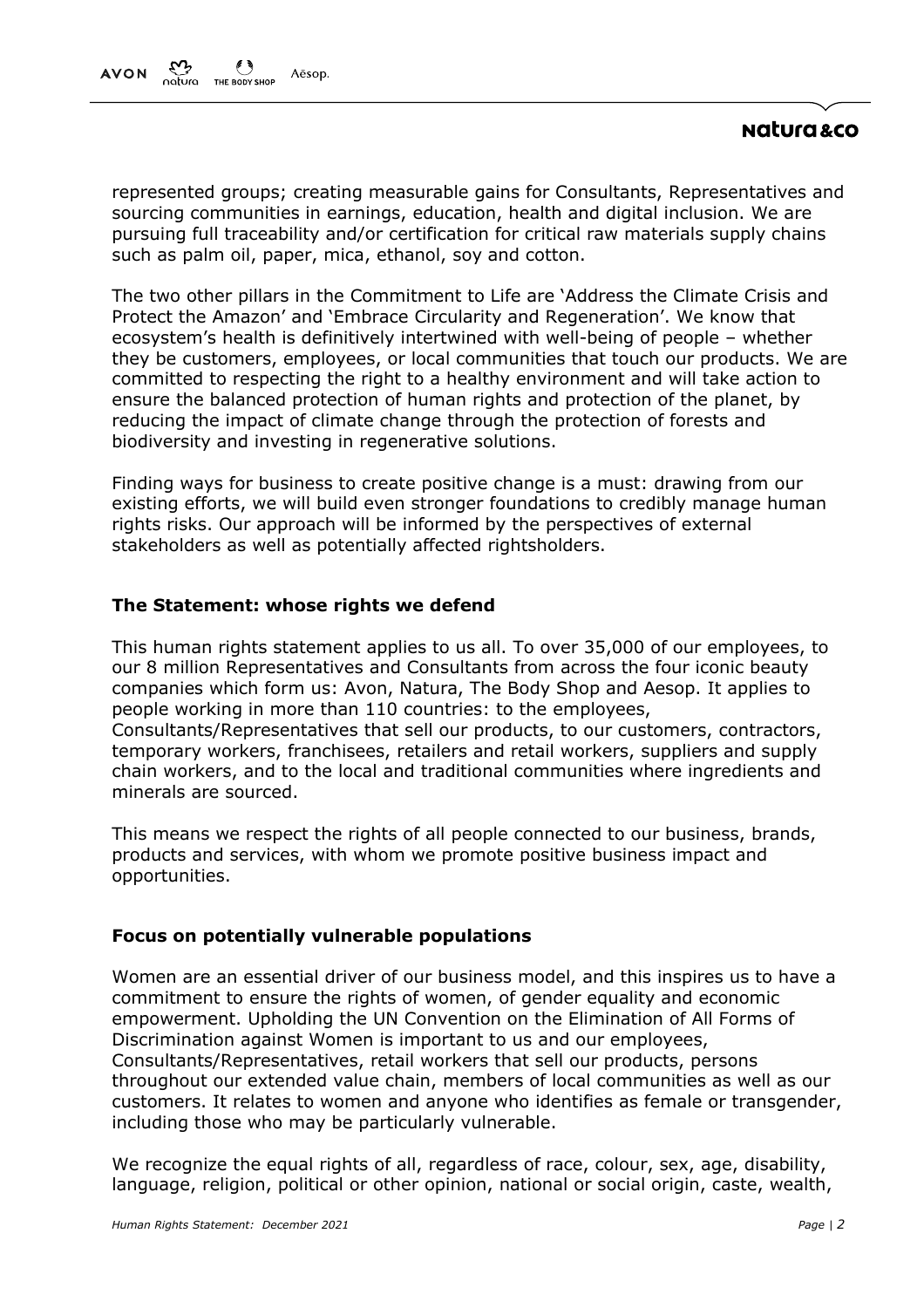# natura &co

birth or the international status of the country or territory to which a person belongs. We have a specific focus on supporting the equality of people who are potentially politically, economically and socially disadvantaged, including all under-represented groups: racial and ethnic, of all sexual diversities and gender identities (LGBTI), all socio-economically disadvantaged people and those with physical or mental disabilities. Natura &Co is already working to include these groups in at least 30% of our management as part of our targets for 2030.

For years, our brands have implemented ethical sourcing programs and communitybuilding activities in our supply chains that create economic benefits for indigenous populations and other producer communities. These actions are aligned with the UN Declaration on the Rights of Indigenous Peoples.

Finally, we are committed to engaging and defending affected stakeholders, including women, traditional communities and all under-represented groups. This is how our brands can help to build a bridge to a better reality: to bring voice and agency into our business decisions, and advocacy to connect stakeholders' experiences to customers around the world.

## <span id="page-2-0"></span>**Stakeholder engagement and grievance mechanisms**

How we will do that? By asking for internal and external input from potentially affected stakeholders and their credible representatives, such as worker organizations. These activities include seeking inputs in our risk assessment process and in tracking the effectiveness of actions taken to prevent, mitigate and address negative human rights impacts. We will ask for feedback from our stakeholders and any partners we work with directly, as well as reach out to representatives of these groups, to understand the impacts of our business operations and of business partners

We believe, as a group, that everybody should feel safe to speak up. Employees and third parties have access to the **[Natura &Co Ethics Line](https://secure.ethicspoint.com/domain/media/en/gui/25063/index.html)** and our **[Global Code of](https://api.mziq.com/mzfilemanager/v2/d/67c3b7d4-64ea-4c2f-b380-6596a2ac2fbf/cc91fcf3-30d5-ffb1-81ab-43cdecc891a8?origin=1)  [Conduct](https://api.mziq.com/mzfilemanager/v2/d/67c3b7d4-64ea-4c2f-b380-6596a2ac2fbf/cc91fcf3-30d5-ffb1-81ab-43cdecc891a8?origin=1)** for employees and the **[Global Supplier Code of](https://api.mziq.com/mzfilemanager/v2/d/9e61d5ff-4641-4ec3-97a5-3595f938bb75/583937a0-ea76-0850-c842-a60882b8731d?origin=2) Conduct** provide rules that relate to human rights issues in practice and emphasize the importance of raising concerns and seeking guidance related to business ethics and integrity as a critical component of our values. The Natura &Co Global Whistle-blower Policy is also publicly available to employees and third parties and shows how to report a concern and the process that will be undertaken to investigate such a concern to ensure that any concern is addressed on a timely basis. We do not tolerate any form of retaliation.

## <span id="page-2-1"></span>**Priority human rights for our Group**

As a Group, we need to set our priorities connected to our business activities and the activities of our business partners and based on input from our stakeholders' groups. The below prioritised Human Rights risks list has been defined based on where the most severe risks exist. It will guide us in focusing our resources and attention to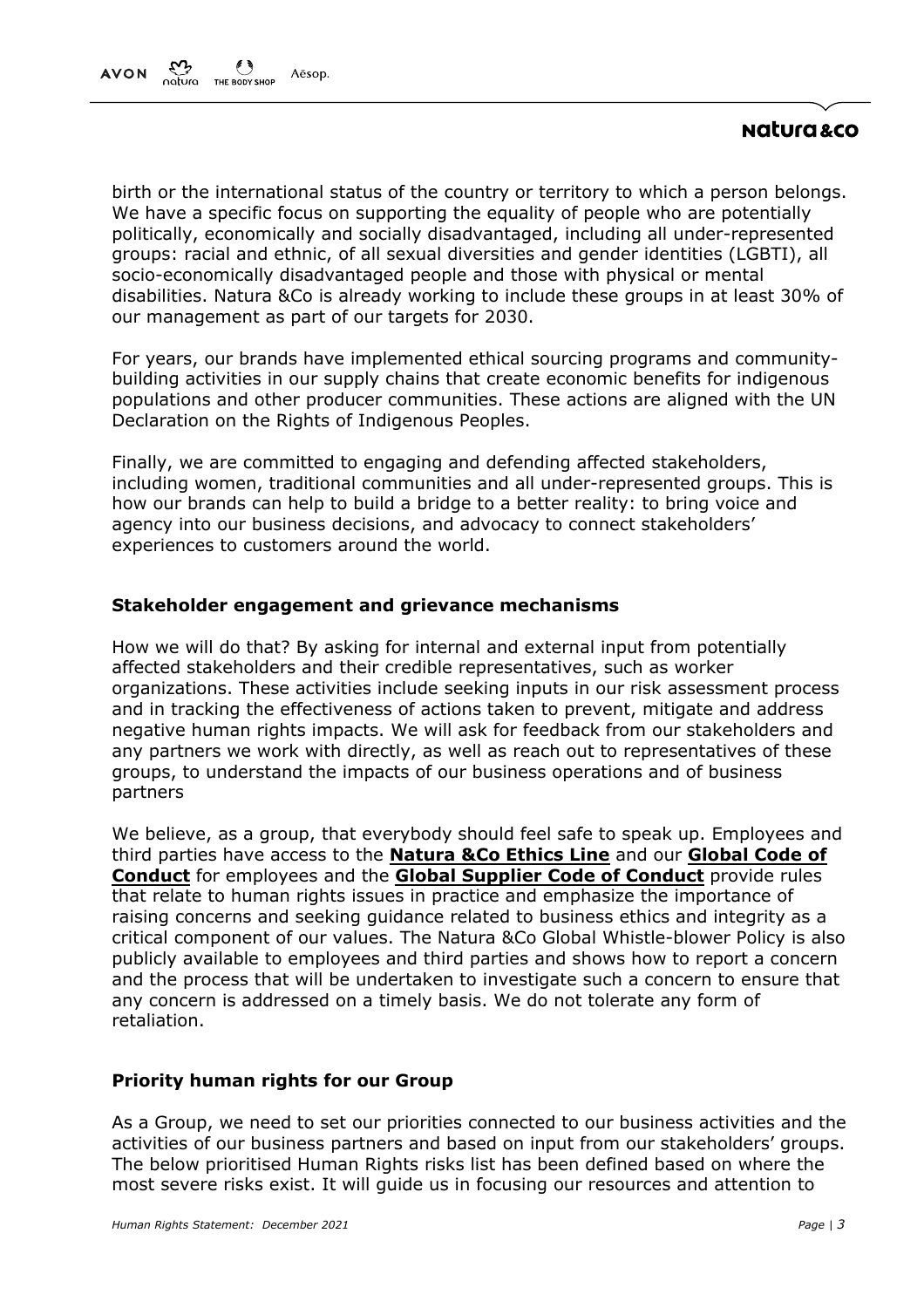address or remedy adverse human rights impacts. During 2022, it will be further refined and updated according to internal discussion and ongoing risk identification.

- Harrassment
- Forced labour
- Gender equality
- Discrimination
- Privacy and integrity
- Decent & Safe Working Conditions including freedom of association and collective bargaining
- Minorities & Communities' Rights
- Land rights
- Fair wages & economic empowerment
- Child labour
- Right to a Healthy Environment

Defining priority Human Rights for our Group were made respecting the relationship between human rights and environment, according to our Commitment to Life. We are in the process of completing a formal exercise to determine main human rights risks that can be connected to our business activities, products, and services by mapping the severity and likelihood of such risks. We commit in our strategies and programs to focus on these salient priority human rights issues through risk mitigation and prevention and will consider opportunities to take positive action that benefits and supports rightsholders. This will become an ongoing process, continually assessing risks and emerging issues to identify potential changes to our salient human rights risks, and will be shared in our sustainability communications.

## <span id="page-3-0"></span>**How to take action: scope & implementation**

This human rights statement applies to all of us: to our own operations, as well as our business partners. We expect all Group and brand employees, contractors, franchisees, retailers, suppliers and other business partners to understand this and to be in compliance with domestic law wherever we and they operate and adhere to international human rights standards. Where domestic and national law may not be aligned with international human rights standards, we commit to the higher standard.

It is only working together that we will make the progress that we wish for. Every business partner will be required to comply with our updated guidelines. Suppliers will be expected to follow **[Global Supplier Code of](https://api.mziq.com/mzfilemanager/v2/d/9e61d5ff-4641-4ec3-97a5-3595f938bb75/583937a0-ea76-0850-c842-a60882b8731d?origin=2) Conduct** to demonstrate and implement the shared commitment to respecting human rights, and expect they take this commitment to respect human rights to their own business relationships. We will also update our policy and procedures for collaboration with franchisees, Consultants/Representatives, wider community partners or investors.